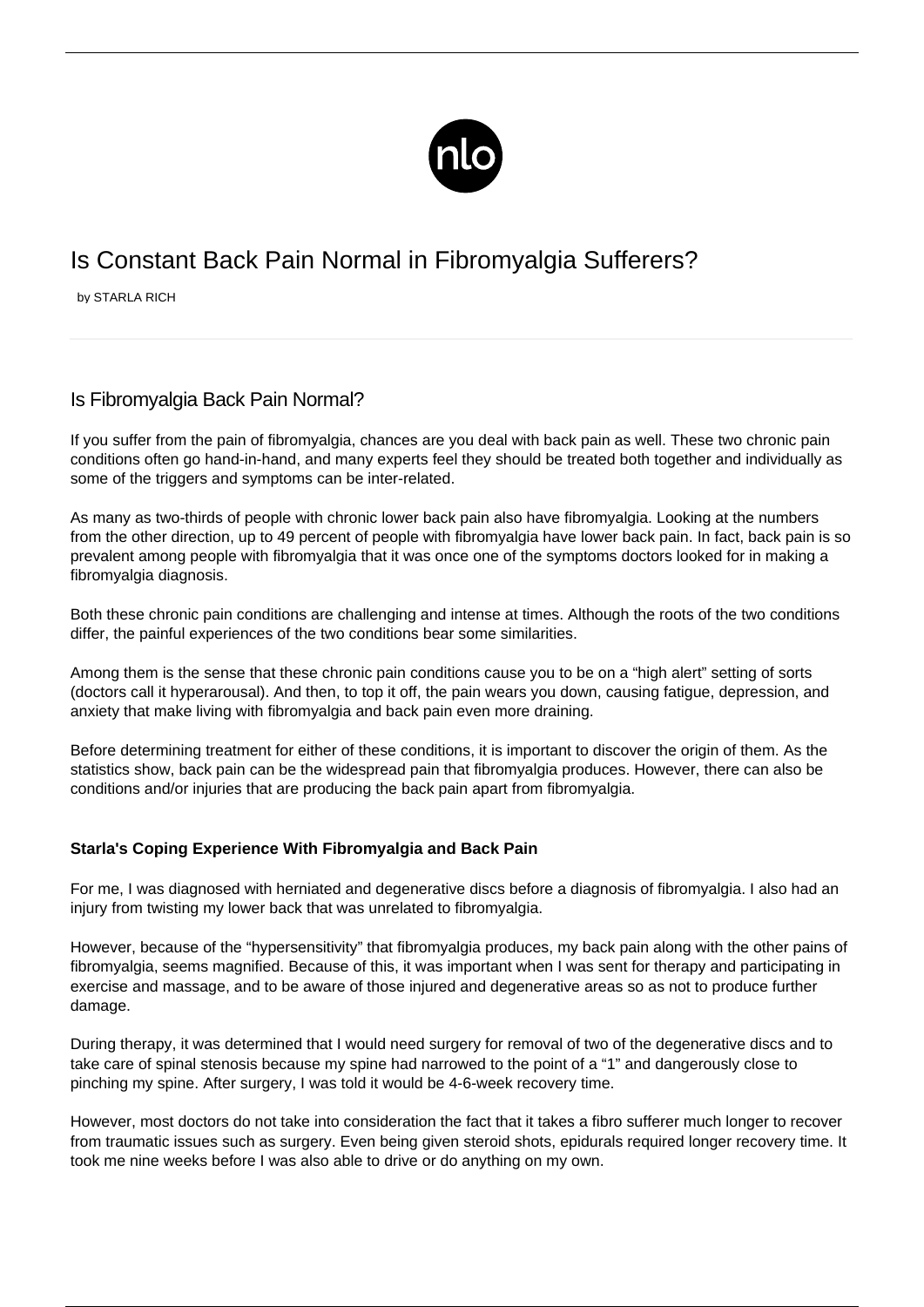If you have degenerative disc disease and fibromyalgia, it is important to utilize the most effective but least invasive options for [treating lower back pain](https://backpain.newlifeoutlook.com/how-to-relieve-lower-back-pain/). Like fibro, it can feel progressive. However, many experts on treating back pain believe that degenerative disc disease is more of a waxing and waning pain syndrome due to normal wear or aging.

#### **Fibromyalgia-Related Back Pain**

As statistics prove, if you have fibromyalgia, then you have likely experienced fibromyalgia related back pain. With many nerves and muscles in the back and around the spine, this is a vulnerable area for anyone but especially those with fibromyalgia and chronic pain issues. [Chronic pain management](https://chronicpain.newlifeoutlook.com/chronic-pain-management/) techniques are often called for with every kind of back, spine and/or nerve related pain.

With fibromyalgia, lower back pain is easily exacerbated mostly during activities of daily living. This can occur when [trigger points](/trigger-points/) are both present and/or active and radiate pain from the lower back into the SI joints, hip flexors, glutes, and pelvic area.

The involvement with SI (Sacroiliac) joints on the upper side on the buttocks also radiates pain to the lower back and even into the pelvic area. Sitting or standing for long periods of time can keep these areas tight and radiating.

For those with more severe fibro, even shorter periods of sitting can pose the same issue and should be limited, especially with a tendency toward inflammation within the SI joints of the lower back.

#### **Fibromyalgia and Sciatica**

While it is commonly accepted that lower back pain is associated with fibromyalgia, the jury is still out on whether sciatica can be caused by fibromyalgia or be an underlying condition.

Since sciatica can be defined by causes, while much is still unknown about fibromyalgia, it is still possible to point out that certain situations that are more likely with a person suffering from fibromyalgia, can also be triggers for sciatic pain as well.

Many fibro sufferers do also suffer from sciatica. Prolonged sitting, as well as having long-term trigger points due to fibromyalgia may very well expand to trigger areas that could bring on irritation of the sciatic nerve.

Some symptoms of sciatica are the same as those of fibromyalgia as well as those with disc injury or disease…

- Tingling
- Burning
- Numbness
- Weakness

Again, this is why it is so important for proper diagnosis when you are experiencing lower back pain. Damaged discs and pinched nerves do not need to be confused with fibromyalgia, as irreparable damage could occur if left untreated.

#### **Treatments for Fibromyalgia Back Pain Relief**

Pain medication is usually part of the prescription for [fibromyalgia symptoms](/symptoms-of-fibromyalgia/) but often isn't enough for most people, especially if a back condition is involved. Putting together a multipart pain plan is important. This is even truer if you need specific therapy for your back.

Below are both traditional and alternative approaches towards a comprehensive treatment strategy:

**Lifestyle changes.** Both back pain and fibromyalgia symptoms may improve as you work on a healthier lifestyle — adjusting your diet, increasing exercise, and losing weight if needed.